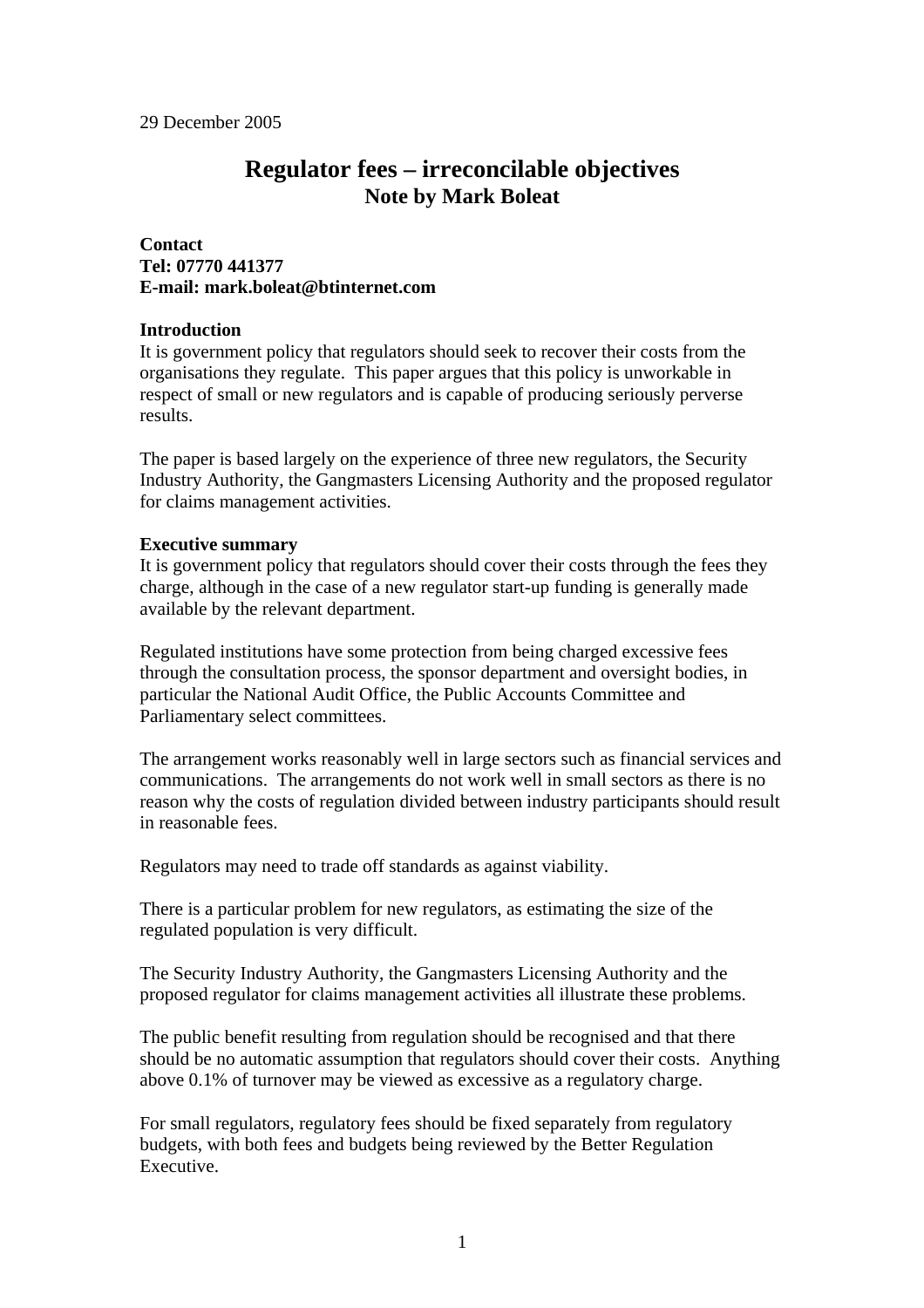# **Current policy**

There are two broad types of regulator. Firstly, organisations with very wide ranging functions of which regulation is but one, where the fees may cover the direct regulatory costs but these are a small part of the total costs of the organisation. The Environment Agency and local authorities come into this category.

The second type is a specialist regulator which does little else, although there may be some public information functions. Such regulators are expected to cover their costs. When a new regulator is being established the set up costs are generally provided for out of public expenditure and are regarded as part of the costs of implementing the relevant legislation.

# **Safeguards**

It may be argued that current policy removes any normal commercial pressure from a regulator as they can afford to operate on a cost plus basis knowing that regulated institutions have no choice but to pay whatever price is demanded.

In practice, there are some safeguards. Regulatory fees are a price like any other and the higher the price the lower the demand. If a regulator pushes up regulatory fees (and the cost of regulation generally) too high then this may cause some organisations to move out of the market or, where it is possible, to seek another regulator.

There are also some safeguards inherent in the system of public administration. These include –

- A requirement on regulators to have a public consultation on their fees and to publish regulatory impact assessments. However, it has to be said that most RIAs give little scope for real debate.
- Legislation normally provides for the sponsoring department either to approve the fees or to stipulate the fees. The government department can be expected to properly check that the regulator is running efficiently (and there is often an incentive to do so as government officials may be somewhat jealous of seemingly much higher expenditure by regulatory bodies connected to their departments).
- There is haphazard oversight by bodies such as the National Audit Office, the Public Accounts Committee and individual select committees.

## **Large sectors**

The arrangements generally work well in large sectors of the economy with well established substantial businesses and effective trade associations. The various checks and balances tend to work with such regulators. Also, large sectors can absorb a significant regulatory cost in absolute terms, because it is likely to be small in relation to turnover.

In large sectors being regulated may be essential to trade and therefore there is a captive market with little opportunity for organisations to opt out and go into other markets. However, there is the occasional threat, for example from some financial services firms, that they will move out of London if the regulatory regime is not sufficiently benign.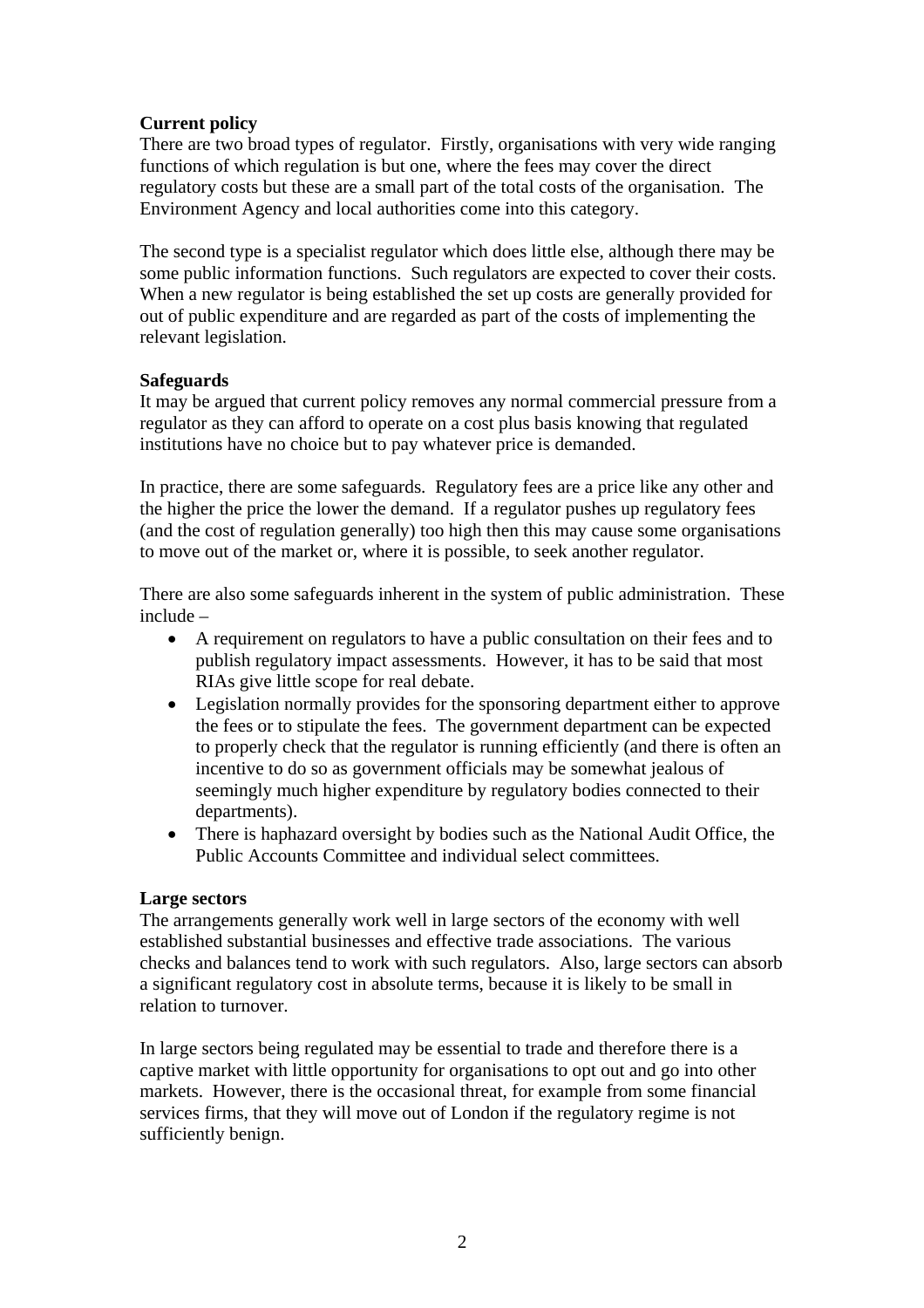Among the large sectors where regulatory fees are not a great issue are financial services, utilities, communications and legal services.

## **Small sectors**

There are very different arguments in smaller sectors of the economy. Here, being regulated may well not be a licence to trade. A small business can have the option of moving into other businesses or even operating illegally safe in the knowledge that it may well not be caught. Regulatory fees have much more of a market effect in smaller sectors than in larger ones.

Regulation generally has a high fixed and low marginal cost. The bulk of the expenditure is in developing regulatory policy, consulting, establishing frameworks and analysis and reports. The actual work involved in dealing with individual regulated organisations is often quite small. It costs little more to regulate, say, 3,000 organisations than 1,000, and it is therefore likely that in a regulated sector with 1,000 institutions the fee could be nearly three times as high as that in a sector of 3,000 organisations. The position is different if each regulated organisation is audited annually, but this is the exception and contrary to the Hampton principles.

With the cost recovery policy, there is no reason why the resultant scale of fees should be regarded in any way as reasonable for the regulated institutions. Indeed, they may be so prohibitive as to put organisations out of business.

There is a wider policy issue here. Regulation must be seen as a public good. There is no point in doing it unless the public obtain a benefit. In some cases the State also obtains a benefit, for example through higher tax revenue. RIAs should seek to quantify this benefit and when they do so it is often a substantial multiple of the cost. To seek to recover the costs of regulation from regulated institutions almost denies this public benefit and indeed could lead to a quite perverse result. For example, a regulator may have as a side effect a substantial increase in tax revenue for which it obtains no credit. However, the regulatory fees may be so high that the regulator has to cut back on its costs, in particular monitoring and compliance, as a result of which malpractice increases and perhaps tax revenue falls.

At the extreme, the regulator may find itself in the position of having to trade off standards against viability. The imposition of what might be regarded as appropriate regulatory standards could so reduce the size of the industry that the regulator becomes unviable. In a similar way, regulators are often constrained by their financial position on how much enforcement activity they can undertake. It is not uncommon for a regulator to have to decide that it can only pursue one or two major enforcement cases a year.

## **Particular problems of new regulated sectors**

Notwithstanding the intention to reduce the number of regulators, the reality is that a number of new regulators are created every year as there is no means of applying a general policy to specific circumstances each of which can be justified in its own right.

A newly established regulator faces a particular problem in seeking to recover costs. It is unlikely to know with any precision how many organisations will seek to be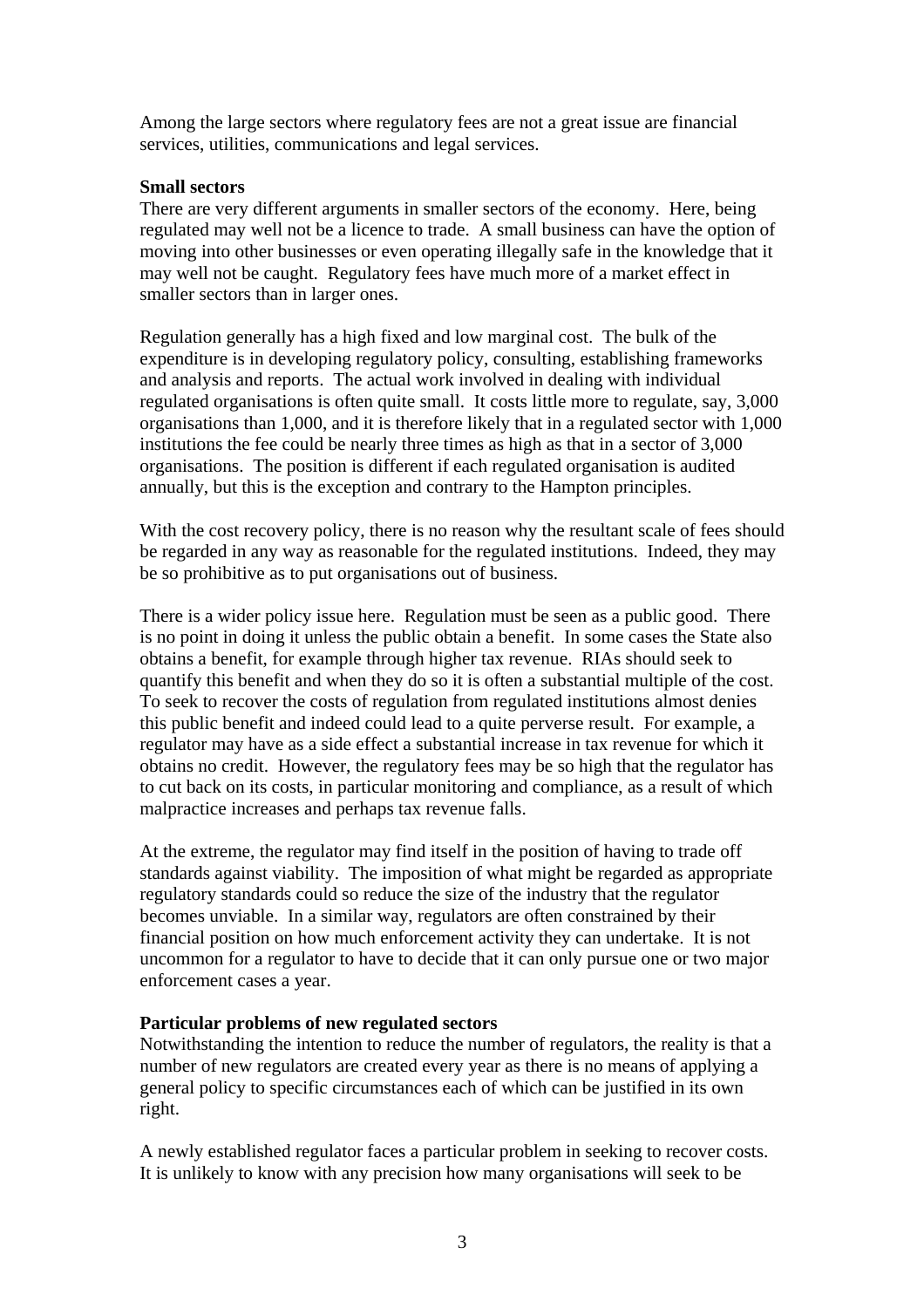licensed. The very purpose of licensing is to change behaviour in a sector. There may be, say, 2,000 companies in a sector but after licensing perhaps only 600 will remain. This could be regarded as a huge success for regulation in taking out the undesirable parts of the industry. However, if the regulator was banking on 2,000 licence fees and only has 500, this will present it with a financial problem. It is impossible for a newly established regulator to get it right in respect of the number of regulated institutions. This is illustrated in the case studies in the following section. The effect of this is that the fees quoted by the regulator in the run up to the introduction of regulation are liable to vary substantially and the regulator may also find itself in severe financial difficulty. This reduces its credibility with the industry it is regulating and sometimes also with the government department.

The position is complicated further because the scope of any licensing regime is determined not by the regulator but by the government department. With deregulation now being high on the agenda, a decision to narrow the scope of a licensing regime will have major effects on the financial viability of the regulator.

At the end of the day, a regulator cannot go bankrupt and the government has to bail out the regulator with financial difficulties, often with the chief executive and chairman paying the price. All of this disrupts the regulatory process, which is designed to have a public benefit far in excess of the costs of regulation.

# **Case studies**

#### *Gangmasters Licensing Authority*

The government is in the process of introducing a statutory licensing scheme for "gangmasters" (in fact, the scheme covers employment businesses and not gangmasters but that is another issue). A Gangmasters Licensing Authority has been established to operate the licensing scheme. On 30 July 2004, Defra published a consultation paper on the establishment of the GLA. This included a regulatory impact assessment. That assessment was based on the assumption that there would be 4,000 licences. The estimated licence fee was between £585 and £750 a year.

Subsequent research indicated that the number of potential licensees would be 1,000 rather than 4,000 (and there is a view that 1,000 might be too high). When the GLA published its fee proposals in October 2005 the proposed fee was either £2,130 a year or a scale running from £660 to £32,500. The £2,130 figure is between 2.8 and 3.6 times as high as the initial estimate. Interestingly, the regulatory impact assessment makes no comment on this, and the higher regulatory costs have led to no changes in the proposed regulatory regime, which questions the point of an RIA in the first place.

At the time of writing there is an impasse. There is general agreement, including by the GLA itself, that the GLA's proposed fees are far too high. However, there is no prospect of any permanent government subsidy. The most likely option seems to be a fudge for the first year after which the issue will have to be addressed again.

The GLA also usefully illustrates the scope issue. The GLA was established on 1 April 2005 and the licensing regime is due to come into effect on 1 April 2006. As at the end of December 2005 the scope of the licensing regime has not been settled. It may cover the whole of the agriculture, horticulture and food production industries or it may cover just what goes on inside a farm, a market a small fraction of the whole of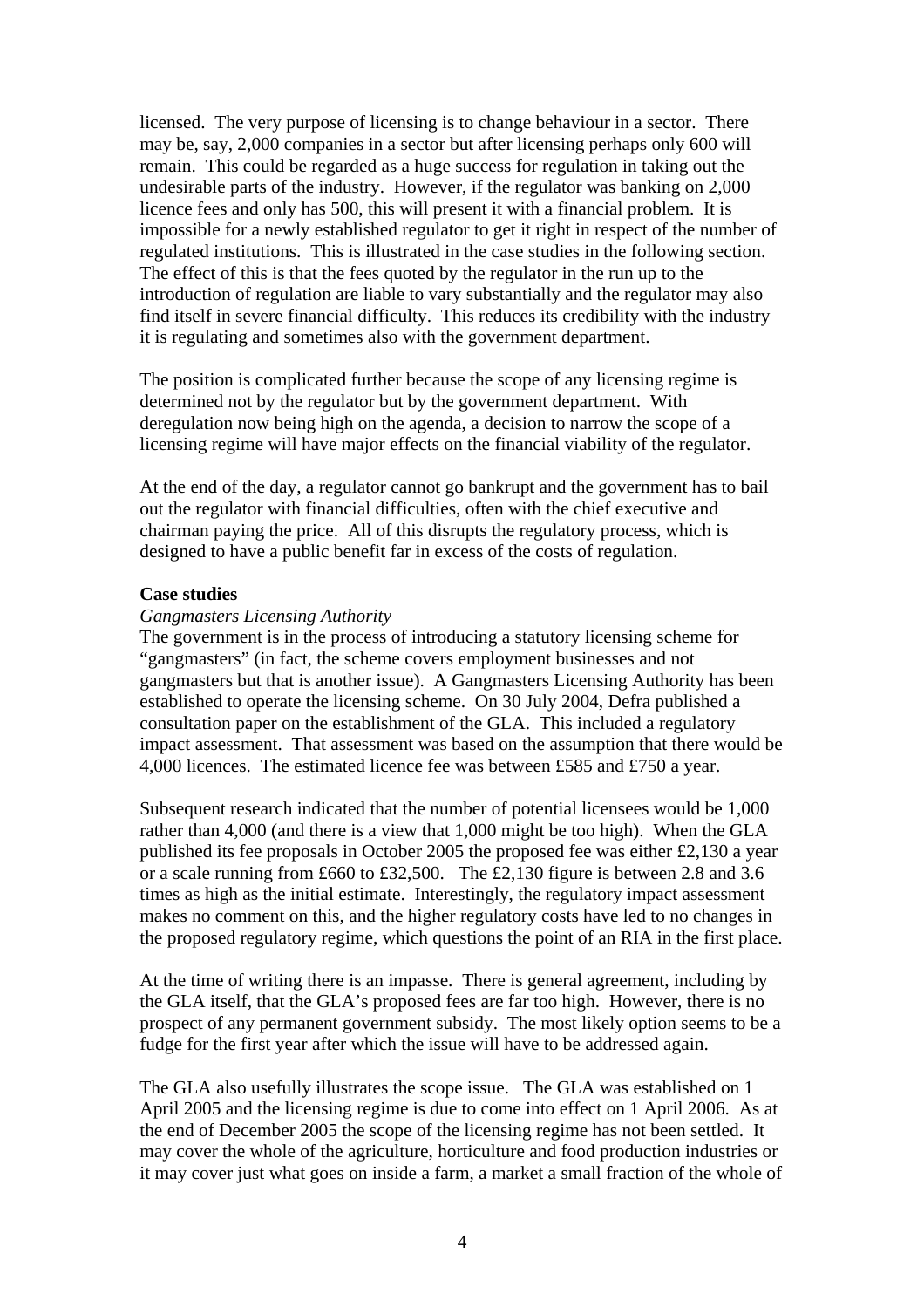the food industry. The narrower the scope the higher the deficit that the GLA will incur.

#### *The Security Industry Authority*

The Security Industry Authority has been established to regulate the private security industry. Its business plan published in June 2003 allowed for 100,800 door supervisors to be licensed in 2004/05; by December 2005 the number of licences issued was 37,000. The budget also allowed for 25,500 security guards to be licensed by March 2005 and 123,200 by March 2006. By December 2005, 17,300 licences had been issued. A more recent business plan (Corporate and Business Plan 2005/06- 2008/09, published in June 2005) had figures for 2005/06. The plan was to issue 90,000 licences for security guards, 2,000 for vehicle immobilizers, 7,000 for CCTV and 5,000 for close protection. The actual figures as at December 2005 are 17,280, 1,116, 7 and 6.

In summary there SIA has issued fewer than half the number of licences it had planned to issue. This in turn must cause its income to be less than half budgeted. It is assumed that this has had significant financial implications for the SIA. The SIA financial year ended on 31 March 2005. The accounts for 2006 have not been published and questions on when it will be published and the financial implications of the shortfall go unanswered.

In the Corporate and Business Plan published in June 2005, the reduction in demand for licences was attributed to "unreliable base data and licensing inertia". The plan went on to say that for 2004/05: "The net effect was an 110,000 downward adjustment in licence numbers for the year and a gross income reduction of £21m. Cost savings of £8m were achieved, but £13 million additional Home Office funding was necessary." The plan did not say that the 110,000 "downward adjustment" was from a base of 129,573, that is the adjustment was by 85% of the original plan, and that the gross income reduction of  $\text{\pounds}21$  million was from a starting point of  $\text{\pounds}24$ million.

Several months on it is also clear that the number of organisations seeking licences will remain substantially below the estimates on which the new plan was based.

The plan also makes the point that "uncertainty with the Home Office approach to exemptions" (possibly the removal of some sectors from the need for licensing) "may present a serious financial risk".

It should be noted that the SIA has lost two chairmen before the end of their terms of office in the last two years. The reasons for this are not known, but at the least it is not helpful to have such instability at the top of an organisation when it clearly faces a number of major challenges.

#### *Claims management activities*

The government is proposing to regulate claims management activities. The intention is that there will be a private sector regulator. The regulatory impact assessment accompanying the Compensation Bill, published in November 2005, is based on the assumption that the regulator would regulate around 500 claims management companies and received approximately 550 complaints a year. The estimated costs–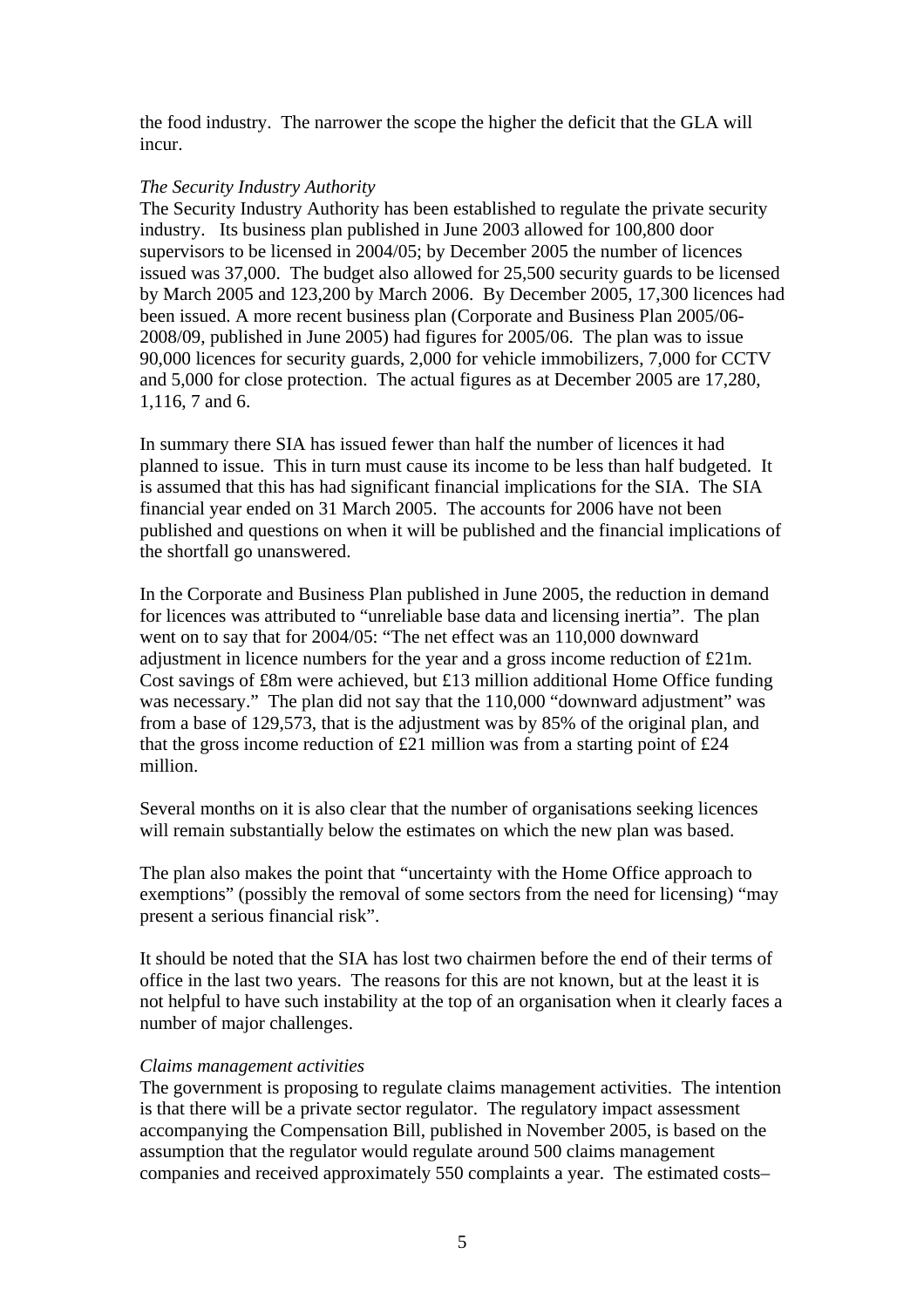- One-off set up costs of £0.5 million.
- Staff costs of £1 million to £1.3 million a year.
- Accommodation costs of £0.1 million to £0.3 million a year.
- Other running costs of £0.35 million to £0.5 million a year.

The total operational costs are therefore seen as being between £1.5 million and £2.1 million plus one-off set up costs of £500,000. If there are 500 licensed organisations this would lead to an annual fee of between £3,000 and £4,200.

Paragraph 70 of the explanatory note to the Bill says: "It is envisaged that the regulatory costs will be recouped from those regulated by way of a registration and annual fee. However, to deliver the regulatory mechanism before sufficient income from fees is established it is likely that government would need to provide funding to help with the start up costs. The aim will be to achieve a self-financing regime as soon as possible."

At first sight the proposed licence fee is excessive, particularly for small businesses. More importantly, it is highly likely that regulation will reduce the number of companies in the market, possibly to under 100. This would be regarded as a desirable outcome. However, the private sector regulator would be insolvent. It is unlikely that any private sector regulator would be wiling to operate on that basis, so it will be necessary for the DCA to establish a new regulator or to become the regulator itself.

# **Issues for consideration**

It is clear that the present policy is not working for small regulators. This has been amply illustrated by the experience of the SIA. Neither the GLA nor the proposed regulator for claims management activities is capable of operating effectively if they have to cover the costs. A possible effect is that in future new regulators will have to operate within government departments as external regulators will find it difficult to obtain people willing to take on what is almost an impossible task.

Policy has to be based on the assumption that regulation results in a benefit to people other than those being regulated. Taking the three case studies –

- The SIA should remove much of the criminal element which has pervaded the private security industry.
- The GLA should reduce exploitation of workers and lead to a substantial reduction in tax evasion. The RIA on the legislation stated that it was not unreasonable for direct benefits to the Treasury to be in the order of £10 million a year.
- The regulator for claims management activities should reduce exploitation of vulnerable people, reduce the cost of compensation and lead to genuine claimants keeping more of their compensation.

In each case these benefits are a multiple of the costs of regulation, but the Treasury policy seeks to imply that the beneficiaries of regulation are the regulated organisations.